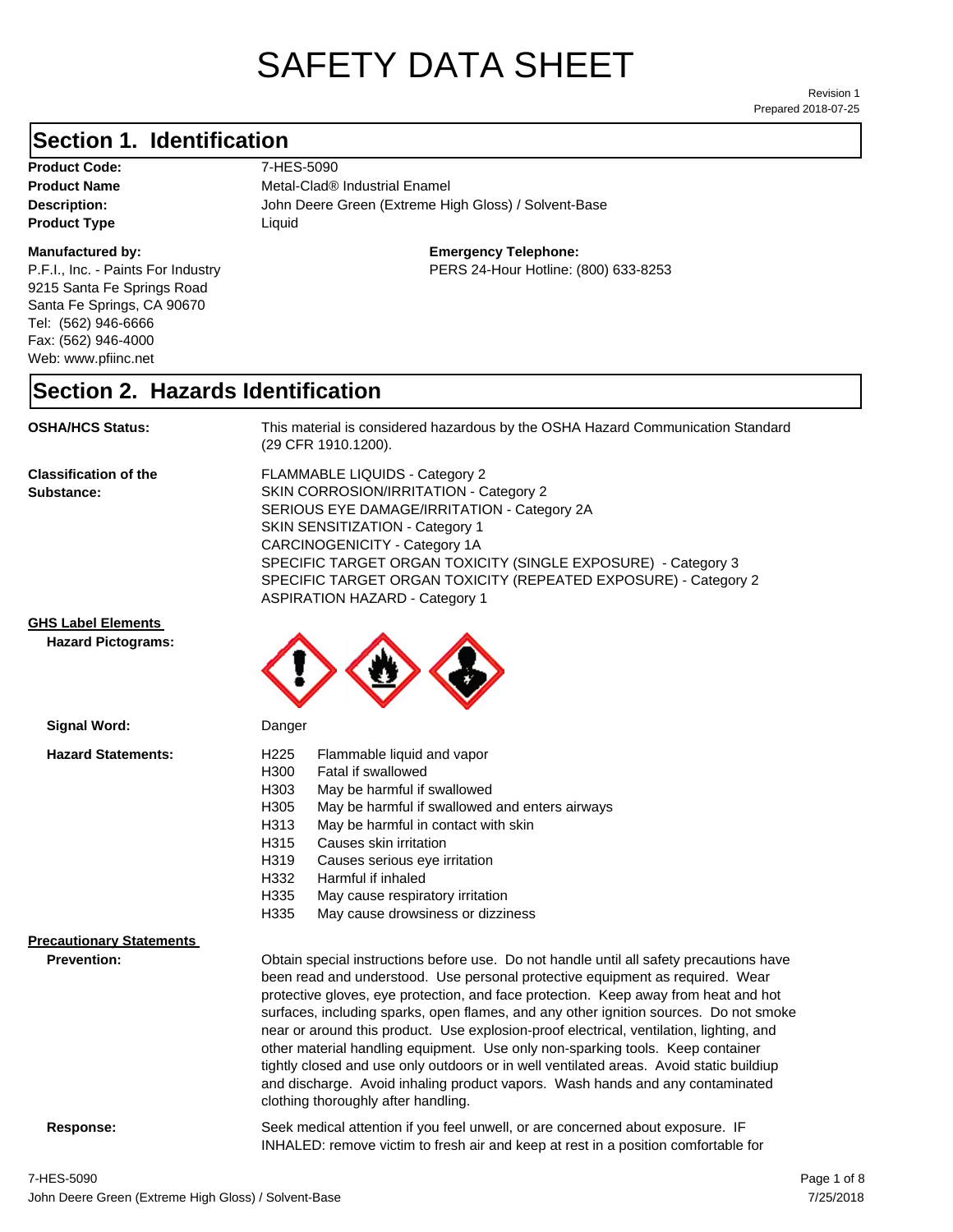| <b>Storage &amp; Disposal:</b>              | breathing. IF SWALLOWED: contact a poison control center or physician immediately.<br>Do not induce vomiting. IN CASE OF SKIN OR HAIR CONTACT: remove all<br>contaminated clothing, and wash skin with soap and water. If irritation or rash occurs,<br>get medical attention. IF IN EYES: rinse with copious amounts of water for several<br>minutes. Remove contact lenses, if present and easy to do so. If eye irritation persists,<br>seek medical attention.<br>Store in a locked and secure environment. Store in a cool, well ventilated area away<br>from direct sunlight and heat. Dispose of contents and container in accordance with all<br>local, regional, state, and federal regulations.                                                                                                                                                                                                                                                                                                                |
|---------------------------------------------|--------------------------------------------------------------------------------------------------------------------------------------------------------------------------------------------------------------------------------------------------------------------------------------------------------------------------------------------------------------------------------------------------------------------------------------------------------------------------------------------------------------------------------------------------------------------------------------------------------------------------------------------------------------------------------------------------------------------------------------------------------------------------------------------------------------------------------------------------------------------------------------------------------------------------------------------------------------------------------------------------------------------------|
| <b>Supplemental Label</b><br>Elements:      | Ensure adequate ventilation at all times when using this product and when sanding the<br>dried film. Wear an appropriate, NIOSH approved particulate respirator. Follow all<br>respirator manufacturer's directions for proper use. Abrading or sanding this product's<br>dried film may release crystalline silica which has been shown to cause lung damage<br>and may cause cancer following long term exposure. Rags, sandpaper, steel wool,<br>and other abrading materials or waste containing this product may spontaneously<br>combust when improperly disposed of. Product contains solvents which can cause<br>permanent brain and nervous system damage. Intentional misuse by concentrating<br>and inhaling the contents of this product can be harmful or fatal. Do not transfer<br>contents to another container.<br>PROPOSITION 65 WARNING: this product contains chemicals known to the State of<br>California to cause cancer and birth defects or other reproductive harm.<br>FOR INDUSTRIAL USE ONLY. |
| <b>Hazards not otherwise</b><br>classified: | None known.                                                                                                                                                                                                                                                                                                                                                                                                                                                                                                                                                                                                                                                                                                                                                                                                                                                                                                                                                                                                              |

## **Section 3. Composition/Information on Ingredients**

| Chemical Name / CAS No                                                              |
|-------------------------------------------------------------------------------------|
| Calcium Carbonate<br>1317-65-3<br>10 to 20%                                         |
| <b>Regular Mineral Spirits</b><br>64741-41-9<br>10 to 20%<br>Vapor Pressure: 2 mmHg |
| Naphtha<br>64742-89-8<br>5 to 10%<br>Vapor Pressure: 12 mmHg                        |
| Xylene<br>1330-20-7<br>1 to 5%<br>Vapor Pressure: 1.06 kPa                          |
| <b>Mineral Spirits</b><br>8052-41-3<br>1 to 5%<br>Vapor Pressure: 2 mmHg            |
| <b>Titanium Dioxide</b><br>13463-67-7<br>1 to 5%                                    |
| Acetone<br>67-64-1<br>1 to 5%<br>Vapor Pressure: 30.796 kPA                         |

#### **Section 4. First Aid Measures**

#### **Description of First Aid Measures**

Eye Contact: **IMMED** Immediately flush eyes with copious amounts of water. Remove any contact lenses.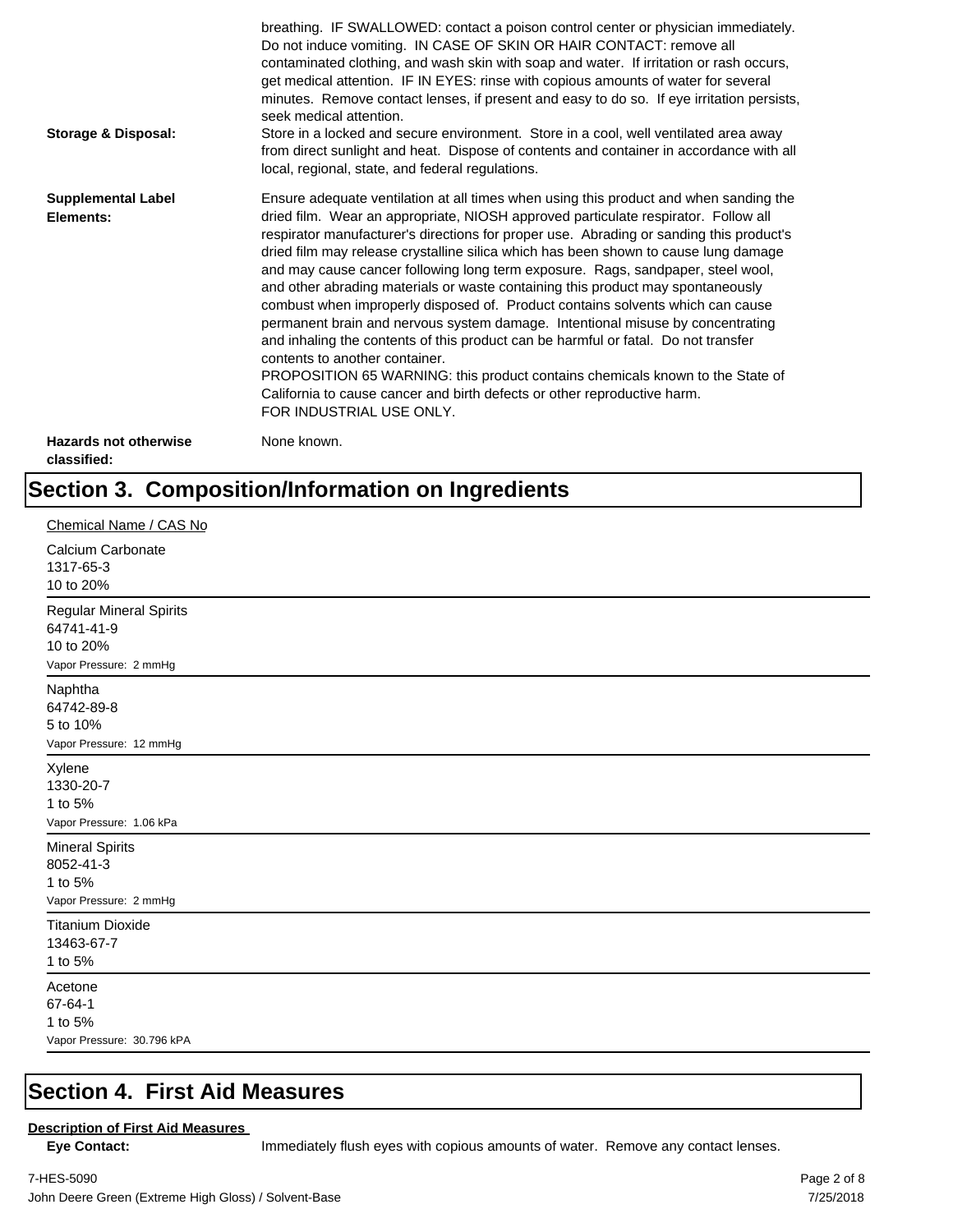| Inhalation:                                         | Rinse for at least 10 minutes. Get medical attention.<br>Remove victim to fresh air and maintain in a rest position comfortable for breathing. If<br>fumes are still present, all rescuers should wear appropriate respirators. If victim<br>exhibits irregular breathing, trained personnel should provide artificial respiration or<br>oxygen. Mouth-to-mouth resuscitation may be dangerous. If necessary, contact a<br>poison control center or physician immediately. If victim is unconscious, place in a<br>recovery position and seek medical help immediately. Maintain an open airway for the<br>victim.                                                                                                                                                                                                                    |
|-----------------------------------------------------|---------------------------------------------------------------------------------------------------------------------------------------------------------------------------------------------------------------------------------------------------------------------------------------------------------------------------------------------------------------------------------------------------------------------------------------------------------------------------------------------------------------------------------------------------------------------------------------------------------------------------------------------------------------------------------------------------------------------------------------------------------------------------------------------------------------------------------------|
| <b>Skin Contact:</b>                                | Wash affected areas with soap and water. Remove contaminated clothing and shoes.<br>Continue to rinse the affected area for at least ten minutes. Get medical attention if<br>discomfort continues. Avoid further exposure in the event of any symptoms or<br>complaints.                                                                                                                                                                                                                                                                                                                                                                                                                                                                                                                                                             |
| Ingestion:                                          | If product is ingested, contact a poison control center or a physician immediately. Do<br>not induce vomitting. Rinse mouth with water and remove dentures, if any. Remove<br>victim to fresh air and keep at rest in a comfortable position to facilitate breathing. If<br>the victim is conscious and the product has been swallowed, provide small quantities of<br>water to drink. Cease if the victim feels sick, as vomitting may be dangerous.<br>Aspiration hazard if swallowed. This product can enter the lungs and cause damage.<br>If vomitting occurs, the head should be kept low so that vomit does not enter the lungs.<br>Never administer anything by mouth to an unconscious person. If unconscious, place<br>in a recovery position while medical attention is sought. Maintain an open airway for<br>the victim. |
| <b>Potential Acute Health Effects</b>               |                                                                                                                                                                                                                                                                                                                                                                                                                                                                                                                                                                                                                                                                                                                                                                                                                                       |
| <b>Eye Contact:</b>                                 | Causes serious eye irritation.                                                                                                                                                                                                                                                                                                                                                                                                                                                                                                                                                                                                                                                                                                                                                                                                        |
| Inhalation:                                         | Can cause central nervous system depression. May cause drowsiness and dizziness<br>as well as respiratory irritation.                                                                                                                                                                                                                                                                                                                                                                                                                                                                                                                                                                                                                                                                                                                 |
| <b>Skin Contact:</b>                                | Causes skin irritation. May cause an allergic skin reaction.                                                                                                                                                                                                                                                                                                                                                                                                                                                                                                                                                                                                                                                                                                                                                                          |
| Ingestion:                                          | Can cause central nervous system depression. May be fatal if swallowed and allowed<br>to enter airways. Irritating to mouth, throat and stomach.                                                                                                                                                                                                                                                                                                                                                                                                                                                                                                                                                                                                                                                                                      |
| Over-Exposure Signs & Symptoms                      |                                                                                                                                                                                                                                                                                                                                                                                                                                                                                                                                                                                                                                                                                                                                                                                                                                       |
| <b>Eye Contact:</b>                                 | Adverse symptoms may include: pain or irritation, watering, redness.                                                                                                                                                                                                                                                                                                                                                                                                                                                                                                                                                                                                                                                                                                                                                                  |
| Inhalation:                                         | Adverse symptoms may include: respiratory tract irritation, coughing, nausea or<br>vomiting, headache, drowsiness or fatigue, dizziness or vertigo, unconsciousness.                                                                                                                                                                                                                                                                                                                                                                                                                                                                                                                                                                                                                                                                  |
| <b>Skin Contact:</b>                                | Adverse symptoms may include: irritation, redness.                                                                                                                                                                                                                                                                                                                                                                                                                                                                                                                                                                                                                                                                                                                                                                                    |
| Ingestion:                                          | Adverse symptoms may include: nausea, vomiting.                                                                                                                                                                                                                                                                                                                                                                                                                                                                                                                                                                                                                                                                                                                                                                                       |
|                                                     | Indication of immediate medical attention and special treatment needed                                                                                                                                                                                                                                                                                                                                                                                                                                                                                                                                                                                                                                                                                                                                                                |
| <b>Notes to Physician:</b>                          | Treat symptomatically. Contact poison treatment specialists if large quantities have<br>been ingested or inhaled.                                                                                                                                                                                                                                                                                                                                                                                                                                                                                                                                                                                                                                                                                                                     |
| <b>Specific Treatments:</b>                         | None specified.                                                                                                                                                                                                                                                                                                                                                                                                                                                                                                                                                                                                                                                                                                                                                                                                                       |
| <b>Protection of First Aid</b><br><b>Providers:</b> | No action should be taken involving any personal risk or without proper training. If<br>fumes are still present, rescuers should wear appropriate respirators or a self<br>contained breathing apparatus. Mouth-to-mouth resuscitation may be dangerous for<br>the first aid provider. Wash all contaminated clothing with soap and water before<br>removal.                                                                                                                                                                                                                                                                                                                                                                                                                                                                          |

## **Section 5. Fire Fighting Measures**

| <u>Extinguishing Media</u><br><b>Suitable Media:</b> | Dry chemical, CO2, water spray (fog), foam, dry sand.                                                                                                                                                                                                                                                                                                                                                             |
|------------------------------------------------------|-------------------------------------------------------------------------------------------------------------------------------------------------------------------------------------------------------------------------------------------------------------------------------------------------------------------------------------------------------------------------------------------------------------------|
| Unsuitable Media:                                    | Do not use water jet.                                                                                                                                                                                                                                                                                                                                                                                             |
| <b>Specific Hazards:</b>                             | The material contains flammable liquid and vapor. Closed containers may explode<br>when exposed to extreme heat as a result of buildup of steam. Vapors may form<br>explosive mixtures with air. Vapors can travel to a source of ignition and flash back.<br>Keep containers tightly closed and isolate from heat, electrical equipment, sparks, and<br>open flames. No unusual fire or explosion hazards noted. |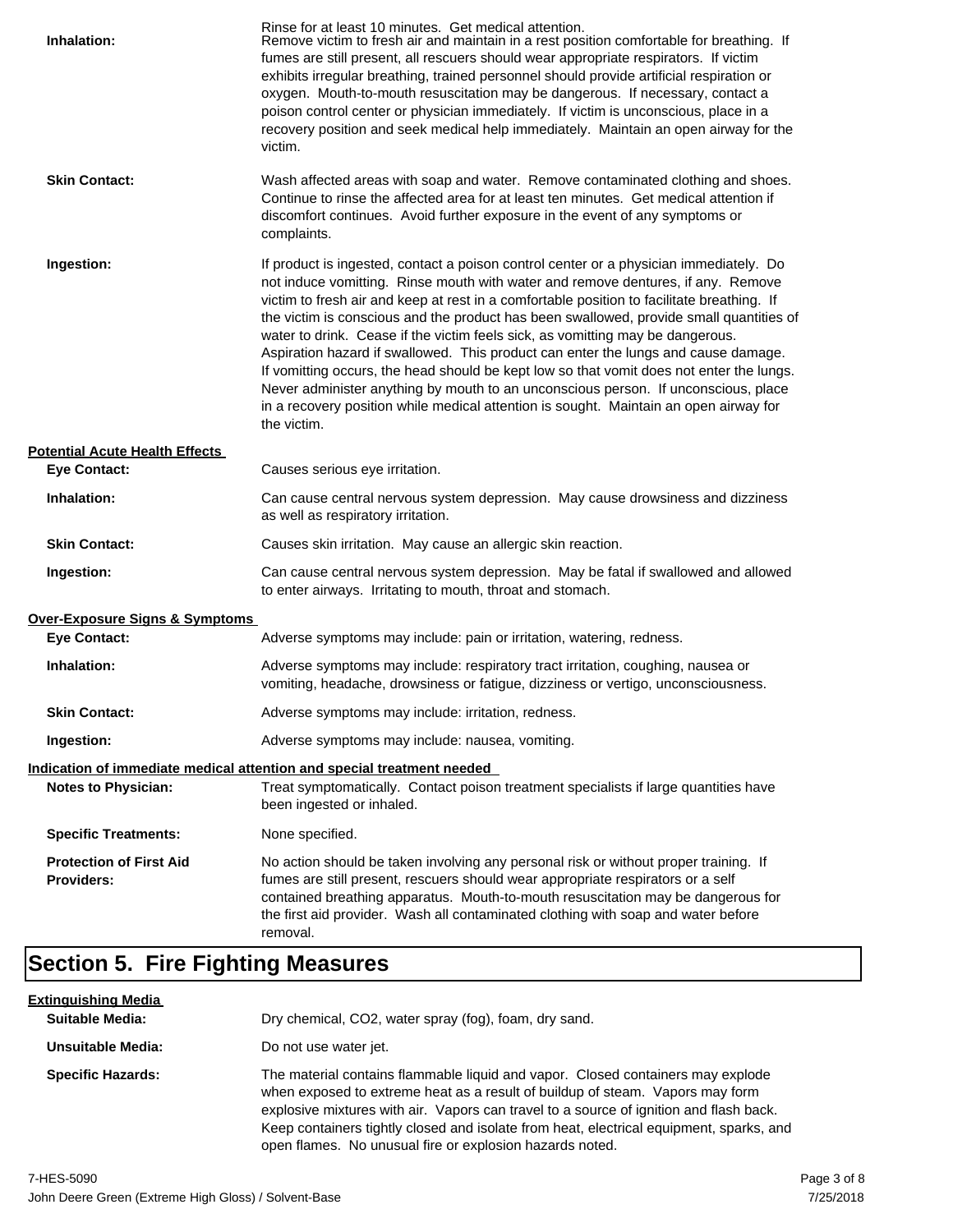Water may be used to cool closed containers to prevent pressure buildup and possible autoignition or explosion. Evacuate area and fight fire from safe distance. Containers may explode when heated. Firefighters should wear appropriate protective equipment and self-contained breathing apparatus with a full face-piece operated in positive pressure mode.

#### **Section 6. Accidental Release Measures**

| <b>Environmental Precautions:</b>                               | Avoid dispersal of spilled material and runoff from contacting soil, waterways, drains,<br>and sewers. Inform the relevant authorities if the product has caused environmental<br>pollution.                                                                                                                                                                                                                                                                                                                                                                                        |
|-----------------------------------------------------------------|-------------------------------------------------------------------------------------------------------------------------------------------------------------------------------------------------------------------------------------------------------------------------------------------------------------------------------------------------------------------------------------------------------------------------------------------------------------------------------------------------------------------------------------------------------------------------------------|
| <b>Steps to be Taken if Material</b><br>is Released or Spilled: | Contain spilled liquid with sand or earth. Do not use combustible materials such as<br>sawdust. Eliminate all ignition sources and use explosion-proof equipment. Place<br>material in a container and dispose of according to local, regional, state, and federal<br>regulations. Ventilate area and remove product with inert absorbent and non-sparking<br>tools. Do not incinerate closed containers.                                                                                                                                                                           |
| <b>Small Spills:</b>                                            | Stop leak if doing so can be done without risk. Remove containers from spill area.<br>Use non-sparking tools. Dilute with water and mop up if water-soluble. If not<br>water-soluble, absorb with inert dry material and place in appropriate waste container.<br>Dispose of via a licensed waste disposal contractor.                                                                                                                                                                                                                                                              |
| Large Spills:                                                   | Stop leak if doing so can be done without risk. Remove containers from spill area.<br>Use non-sparking tools. Approach the release from upwind. Prevent entry into<br>sewers, waterways, basements, or confined areas. Wash spillages into an effluent<br>treatment plant or proceed as follows: contain and collect spillage with inert absorbent<br>materials and place in a container for disposal according to local regulations. Dispose<br>of via a licensed waste disposal contractor. See Section 1 for emergency contact<br>information and Section 13 for waste disposal. |

#### **Section 7. Handling and Storage**

**Handling:** Wash thoroughly after handling. Eating, drinking, and smoking should be prohibited in areas where this material is handled, stored, and processed. Wash hands and face before eating or drinking. Remove contaminated clothing and launder before reuse. Use only with adequate ventilation. Follow all SDS and label precautions even after container is emptied, as it may retain product residues. Avoid breathing fumes, vapors, or mist. Avoid contact with eyes, skin, and clothing.

Storage: Store in a dry, cool, well ventilated place. Keep container tightly closed while not in use. Isolate from heat, electrical equipment, sparks, and open flame. Do not store above 120 degrees Fahrenheit. Store large quantities in buildings designed and protected for storage of NFPA Class II combustible liquids. Protect from heat, moisture, and foreign materials.

## **Section 8. Exposure Controls/Personal Protection**

| Chemical Name / CAS No<br>Calcium Carbonate<br>1317-65-3<br>10 to 20%               | <b>OSHA Exposure Limits</b><br>$15 \text{ mg/m}$ | <b>ACGIH Exposure Limits</b><br>$10 \text{ mg/m}$ 3 | <b>Other Exposure Limits</b> |
|-------------------------------------------------------------------------------------|--------------------------------------------------|-----------------------------------------------------|------------------------------|
| <b>Regular Mineral Spirits</b><br>64741-41-9<br>10 to 20%<br>Vapor Pressure: 2 mmHg | $100$ ppm                                        | 100 ppm                                             |                              |
| Naphtha<br>64742-89-8<br>5 to 10%<br>Vapor Pressure: 12 mmHg                        | 500 ppm                                          | 300 ppm                                             |                              |
| Xylene<br>1330-20-7<br>1 to 5%<br>Vapor Pressure: 1.06 kPa                          | $100$ ppm                                        | 100 ppm                                             |                              |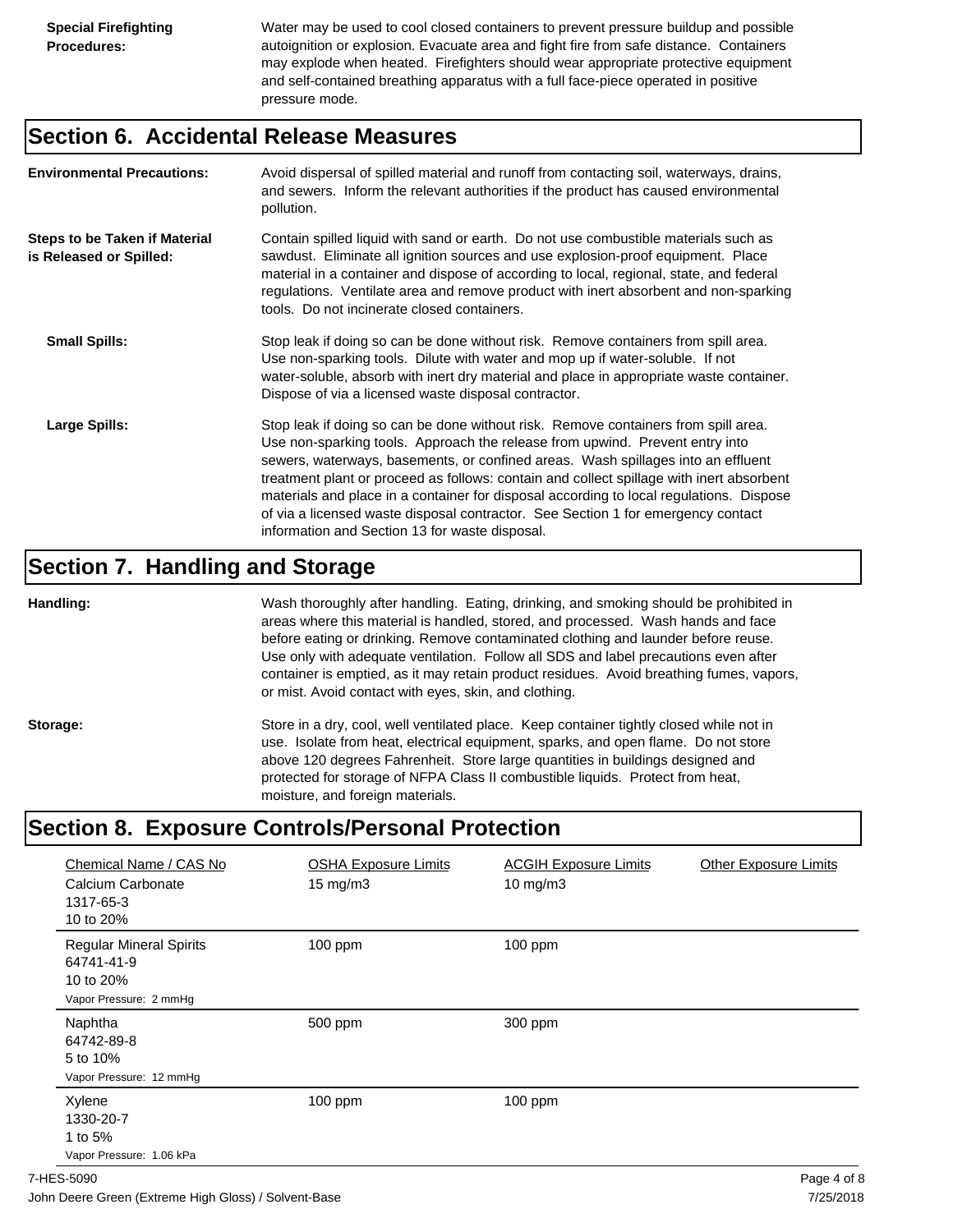| <b>Mineral Spirits</b><br>8052-41-3<br>1 to 5%<br>Vapor Pressure: 2 mmHg | 100 ppm                                       | 100 ppm                                                                                                                                                                                                                                                                                                                                                                                                                                                                                                                                                                                                                                                                                                                                                                                       |
|--------------------------------------------------------------------------|-----------------------------------------------|-----------------------------------------------------------------------------------------------------------------------------------------------------------------------------------------------------------------------------------------------------------------------------------------------------------------------------------------------------------------------------------------------------------------------------------------------------------------------------------------------------------------------------------------------------------------------------------------------------------------------------------------------------------------------------------------------------------------------------------------------------------------------------------------------|
| <b>Titanium Dioxide</b><br>13463-67-7<br>1 to 5%                         | $5$ mg/m $3$                                  | 10 mg/m3                                                                                                                                                                                                                                                                                                                                                                                                                                                                                                                                                                                                                                                                                                                                                                                      |
| Acetone<br>67-64-1<br>1 to 5%<br>Vapor Pressure: 30.796 kPA              | 1,000 ppm                                     | 500 ppm                                                                                                                                                                                                                                                                                                                                                                                                                                                                                                                                                                                                                                                                                                                                                                                       |
| <b>Engineering Controls:</b>                                             |                                               | Use process enclosures, local exhaust ventilation, or other engineering controls to<br>keep worker exposure to airborne contaminants below any recommended or statutory<br>limits. The engineering controls also need to keep gas, vapor, or dust concentrations<br>below any lower explosive limits. Use explosion-proof ventilation equipment.                                                                                                                                                                                                                                                                                                                                                                                                                                              |
| <b>Environmental Controls:</b>                                           |                                               | Emissions from ventilation or work process equipment should be checked to ensure<br>they comply with the requirements of environmental protection legislation. In some<br>cases, fume scrubbers, filters, and other engineering modifications to the process<br>equipment may be required to reduce emissions to acceptable levels.                                                                                                                                                                                                                                                                                                                                                                                                                                                           |
| <b>Respiratory Protection:</b>                                           | adequate protection.                          | Use a properly fitted, air-purifying or air-fed respirator complying with an approved<br>standard if a risk assessment indicates this is necessary. Respiratory protection<br>programs that meet OSHA 1910.134 and ANSI Z88.2 requirements must be followed<br>when workplace conditions warrant a respirator's use. A NIOSH/MSHA approved<br>respirator with an organic vapor cartridge may be permissible under circumstances<br>where airborne concentrations are expected to exceed exposure limits. Protection<br>provided by air purifying respirators is limited. Use a positive pressure, air supplied<br>respirator if there is any potential for an uncontrolled release, exposure levels are not<br>known, or in any circumstances where air purifying respirators may not provide |
| <b>Skin Protection:</b>                                                  | used.                                         | Use impervious, chemical resistant gloves to prevent prolonged skin contact and<br>absorption of material through the skin. Nitrile or neoprene gloves may afford<br>adequate protection. Personal protective equipment for the body should be selected<br>based on the task being performed and the risks involved, and should be approved by<br>a specialist before handling this product. Where there is a risk of ignition from static<br>electricity, wear anti-static protective clothing. For best protection, the clothing should<br>include anti-static boots, gloves, and overalls. Appropriate footwear should always be                                                                                                                                                           |
| <b>Eye Protection:</b>                                                   | times to protect against splashes of liquids. | Safety eyewear, such as splash goggles or a full face shield, should be worn at all                                                                                                                                                                                                                                                                                                                                                                                                                                                                                                                                                                                                                                                                                                           |
| <b>Hygienic Measures:</b>                                                |                                               | Wash thoroughly with soap and water before eating, drinking, or smoking. Remove<br>contaminated clothing immediately and launder before reuse.                                                                                                                                                                                                                                                                                                                                                                                                                                                                                                                                                                                                                                                |

#### **Section 9. Physical and Chemical Properties** Physical State: Liquid

| Odor:                   | Solvent odor      |
|-------------------------|-------------------|
| Vapor Density           | Heavier than air  |
| Vapor Density           | 4.23              |
| Vapor Pressure          | 6 mmHq            |
| <b>Evaporation Rate</b> | Slower than ether |
| Boiling Range           | 56 to 157 C       |
| Specific Gravity (SG)   | 1.068             |
| Material VOC (Lb / Gal) | 2.58              |
| Material VOC $(q/L)$    | 308.63            |
| Coating VOC (Lb/Gal)    | 2.64              |
| Coating VOC (g/L)       | 316.03            |
| Flash Point:            | 32 C (90 F)       |
|                         |                   |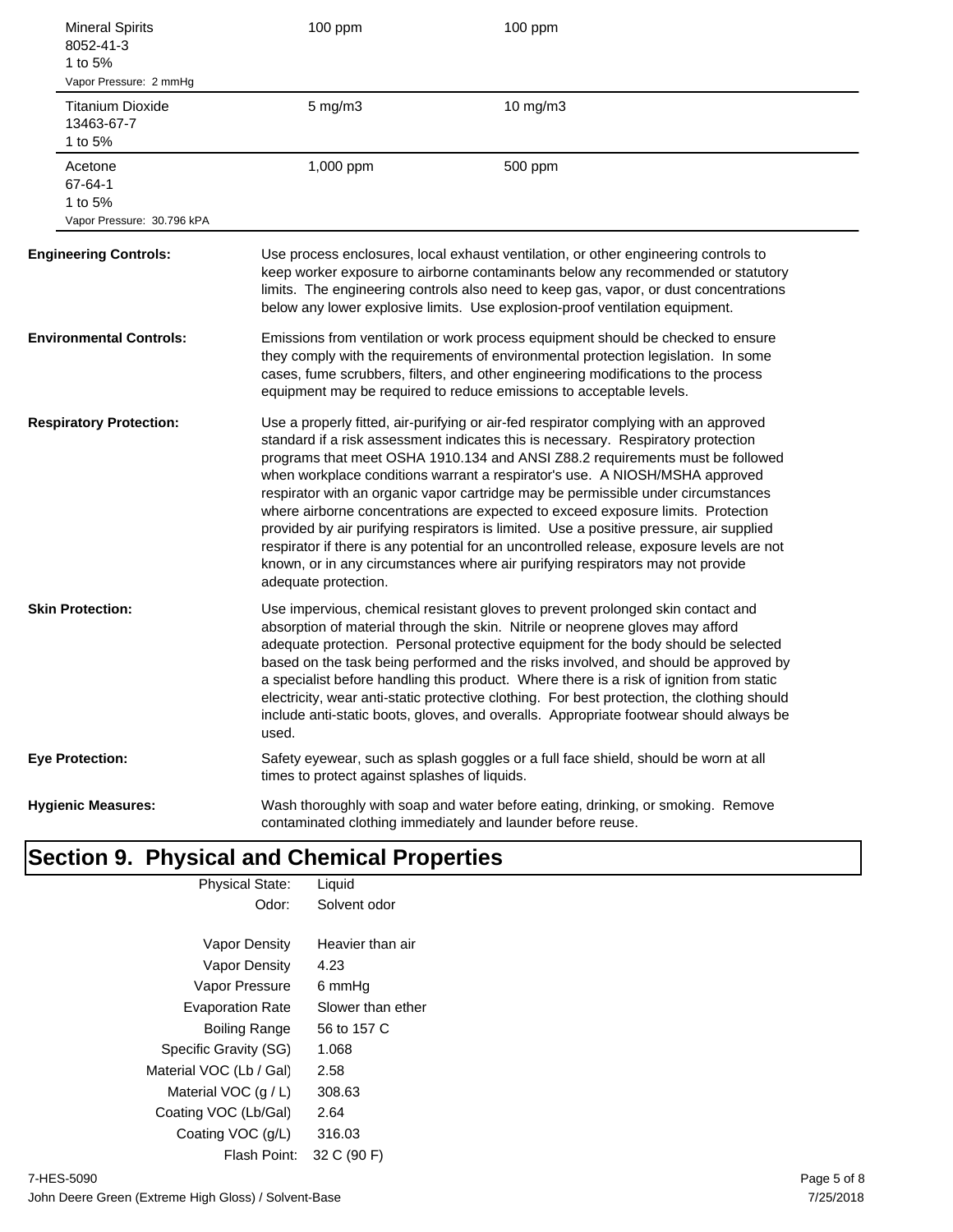Autoignition: Will not occur LEL: 1.0 % UEL: 12.8 % Partition Coefficient, Not available n-octanol/water: Auto-ignition temperature: Not available

## **Section 10. Stability and Reactivity**

| <b>Conditions to Avoid:</b>      | Avoid temperatures above 120 degrees Fahrenheit. Avoid all possible sources of<br>ignition. Do not pressurize, cut, weld, braze, drill, or expose containers to heat. Do not<br>allow vapor to accumulate in low or confined areas. Avoid contact with strong acid and<br>strong bases. |
|----------------------------------|-----------------------------------------------------------------------------------------------------------------------------------------------------------------------------------------------------------------------------------------------------------------------------------------|
| Incompatibility:                 | Incompatible with strong oxidizing agents.                                                                                                                                                                                                                                              |
| <b>Hazardous Decomposition:</b>  | By open flame, carbon monoxide and carbon dioxide. When heated to decomposition,<br>product emits acrid smoke and irritating fumes. Contains solvents which may form<br>carbon monoxide, carbon dioxide, and formaldehyde.                                                              |
| <b>Hazardous Polymerization:</b> | Will not occur under normal conditions.                                                                                                                                                                                                                                                 |
| Stability:                       | The product is stable.                                                                                                                                                                                                                                                                  |

## **Section 11. Toxicological Information**

| <b>Effects of Over-Exposure</b> |                                                                                                                                                                                                                                                                                                                                                                                                                                                                                                                                                                                                                                                                                                                                                                                                                                                                                                                                                                                                                                                                                                                                                                                                                                                                                                                                                                                                                      |
|---------------------------------|----------------------------------------------------------------------------------------------------------------------------------------------------------------------------------------------------------------------------------------------------------------------------------------------------------------------------------------------------------------------------------------------------------------------------------------------------------------------------------------------------------------------------------------------------------------------------------------------------------------------------------------------------------------------------------------------------------------------------------------------------------------------------------------------------------------------------------------------------------------------------------------------------------------------------------------------------------------------------------------------------------------------------------------------------------------------------------------------------------------------------------------------------------------------------------------------------------------------------------------------------------------------------------------------------------------------------------------------------------------------------------------------------------------------|
| <b>Eye Contact:</b>             | Causes serious eye irritation.                                                                                                                                                                                                                                                                                                                                                                                                                                                                                                                                                                                                                                                                                                                                                                                                                                                                                                                                                                                                                                                                                                                                                                                                                                                                                                                                                                                       |
| <b>Skin Contact:</b>            | Prolonged or repeated skin contact may cause irritation. Allergic reactions are<br>possible.                                                                                                                                                                                                                                                                                                                                                                                                                                                                                                                                                                                                                                                                                                                                                                                                                                                                                                                                                                                                                                                                                                                                                                                                                                                                                                                         |
| Inhalation:                     | Harmful if inhaled. High gas, vapor, mist, or dust concentrations may be harmful if<br>inhaled. Avoid breathing fumes, spray, vapors, or mist. May cause headaches and<br>dizziness. High vapor concentrations are irritating to the eyes, nose, throat, and lungs.<br>Prolonged or excessive inhalation may cause respiratory tract irritation.                                                                                                                                                                                                                                                                                                                                                                                                                                                                                                                                                                                                                                                                                                                                                                                                                                                                                                                                                                                                                                                                     |
| Ingestion:                      | Harmful or fatal if swallowed. Aspiration hazard if swallowed; can enter lungs and<br>cause damage.                                                                                                                                                                                                                                                                                                                                                                                                                                                                                                                                                                                                                                                                                                                                                                                                                                                                                                                                                                                                                                                                                                                                                                                                                                                                                                                  |
| <b>Chronic Hazards:</b>         | High concentrations may lead to central nervous system effects (drowsiness,<br>dizziness, nausea, headaches, paralysis, burred vision) and damage. Reports have<br>associated repeated and prolonged occupational overexposure to solvents with<br>permanent brain and nervous system damage. Contains carbon black pigment.<br>Chronic inflammation, lung fibrosis, and lung tumors have been observed in<br>experimental tests involving rats exposed to excessive concentrations of carbon black<br>and several insoluble dust particles for long periods of time. Tumors have not been<br>observed in other species under similar circumstances. Epidemiological studies of<br>North American workers show no evidence of clinically significant negative health<br>effects from occupational exposure to carbon black. Carbon black is listed as a Group<br>2B - Possibly Carcinogenic to Humans, by IARC and is proposed to be listed as A4 -<br>Not Classified as a Human Carcinogen by the American Conference of Governmental<br>Industrial Hygienists. Significant exposure is unlikely during typical application of this<br>product by roller or brush. Risk of overexposure depends on the duration and level of<br>exposure to dust from such processes as repeated sanding of dried surfaces, or<br>inhalation of spray mist, and the actual concentration of carbon black in the product<br>formula. |
|                                 | Product contains titanium dioxide, which is listed as a Group 2B - Possibly<br>Carcinogenic to Humans by IARC. No significant exposure to titanium dioxide is<br>anticipated while using this product, in which titanium dioxide is bound to other<br>materials including resin and other pigments, during brush or rolling application.<br>Overexposure risks depend on duration and level of exposure to dust, such as from<br>repeated sanding of this product's dried film, or inhalation of spray mist, and the actual<br>concentration of titanium dioxide in the product formula. For additional information,                                                                                                                                                                                                                                                                                                                                                                                                                                                                                                                                                                                                                                                                                                                                                                                                 |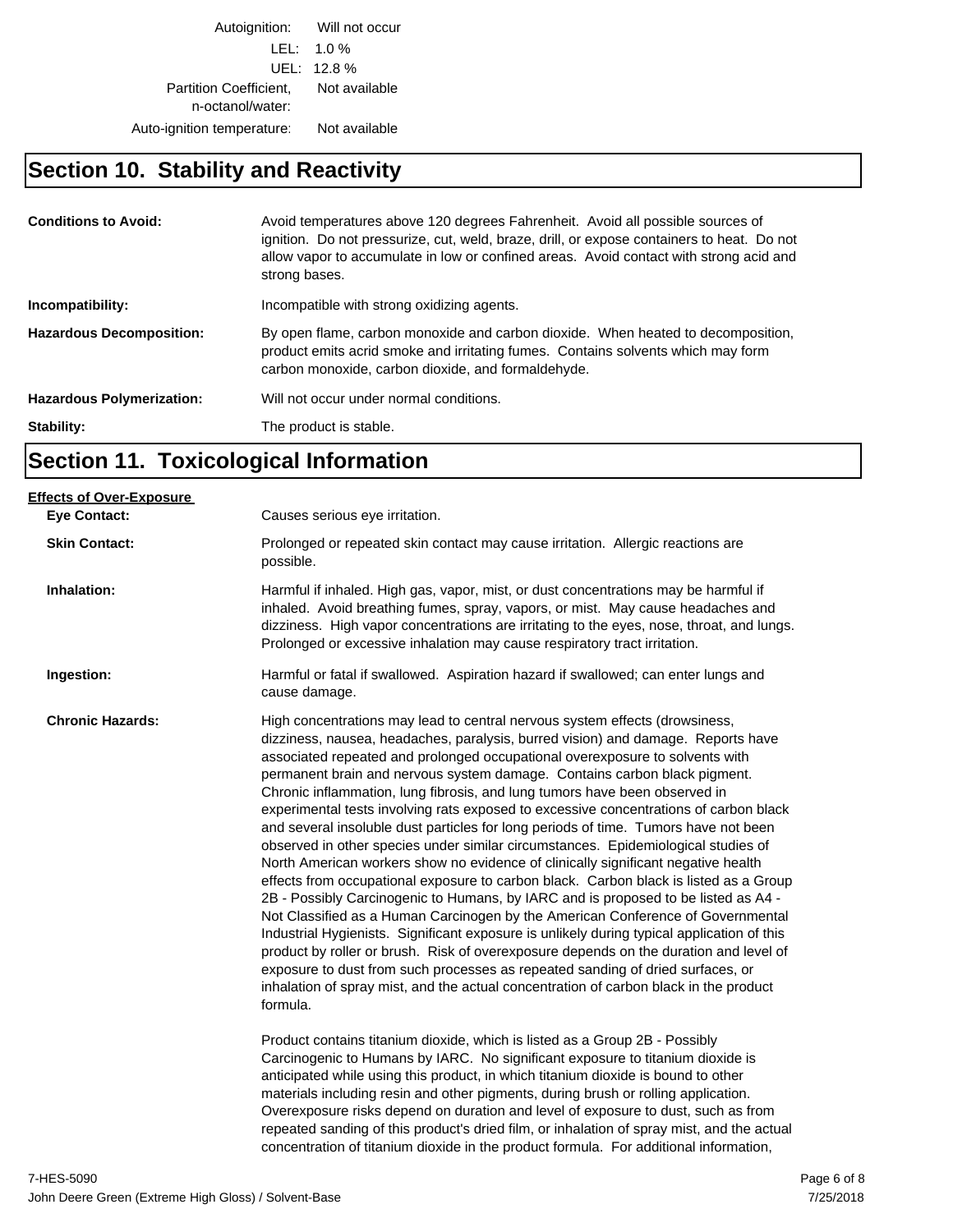refer to IARC Monograph, Volume 93, 2010. **Primary Routes of Entry:** Eye contact, ingestion, inhalation, absorption through the skin, skin contact.

Acute Toxicity Values: **Acute effects of this product have not been tested.** Available data on individual components, if any, will be listed below.

### **Section 12. Ecological Information**

**Ecological Information:** Product is a mixture of listed components.

#### **Section 13. Disposal Information**

#### **Disposal Considerations:** The generation of waste should be avoided or minimized wherever possible. Disposal of this product, solutions, and any by-products should at all times comply with relevant environmental protection regulations and waste disposal regulations, in addition to any local or regional restrictions which may be in effect. Surplus and non-recyclable products should be disposed of via a licensed waste disposal contractor. Waste should not be disposed of untreated to the sewer unless fully compliant with the requirements of all authorities with jurisdiction. Waste packaging should be recycled whenever possible. Incineration or landfill should only be considered when recycling is not feasible. Take care when handling empty containers as they may retain some residual product. Vapor from residue may create a flammable or explosive atmosphere within the used container. Do not expose empty containers to heat or sparks, and do not weld, cut, or grind used containers unless they have been thoroughly cleaned. Avoid contact of spilled material with soil, waterways, drains, and sewer systems.

#### **Section 14. Transport Information**

|                          | Domestic (US DOT) | <b>International (IMDG)</b> | Air (IATA) | <b>Canada (TDG)</b> |
|--------------------------|-------------------|-----------------------------|------------|---------------------|
| <b>UN Number:</b>        | 1263              | 1263                        | 1263       | 1263                |
| <b>UN Shipping Name:</b> | Paint             | Paint                       | Paint      | Paint               |
| <b>Hazard Class:</b>     | 3                 | 3                           | 3          | 3                   |
| <b>Packing Group:</b>    | Ш                 | Ш                           |            |                     |
| <b>Limited Quantity:</b> | Yes               | Yes                         | Yes        | Yes                 |

**Special Considerations:** The presence of a shipping description for a particular mode of transport does not indicate that the product is packaged suitably for that mode of transport. All packaging should be reviewed for suitability prior to shipment, so that compliance with applicable regulations can be ensured. Compliance with all applicable regulations is the sole responsibility of the person offering the product for transport. Persons loading and unloading dangerous goods should be trained in all the risks associated with the substances at hand, and on all actions to be taken in case of an emergency situation.

#### **Section 15. Regulatory Information**

| <b>U.S. Federal Regulations</b><br><b>CERCLA - SARA Hazard</b><br>Category: | This product has been reviewed according to the EPA hazard categories promulgated by<br>Sections 311 and 312 of the Superfund Amendment and Reauthorization Act of 1986,<br>known as SARA Title III, and is considered to meet the following categories under<br>applicable conditions: |
|-----------------------------------------------------------------------------|-----------------------------------------------------------------------------------------------------------------------------------------------------------------------------------------------------------------------------------------------------------------------------------------|
| <b>SARA Section 313:</b>                                                    | Fire Hazard, Acute Health Hazard, Chronic Health Hazard<br>This product contains the following substances subject to the reporting requirements of<br>Section 313 of Title III of the Superfund Amendment and Reauthorization Act of 1986 as<br>well as 40 CFR Section 372:             |